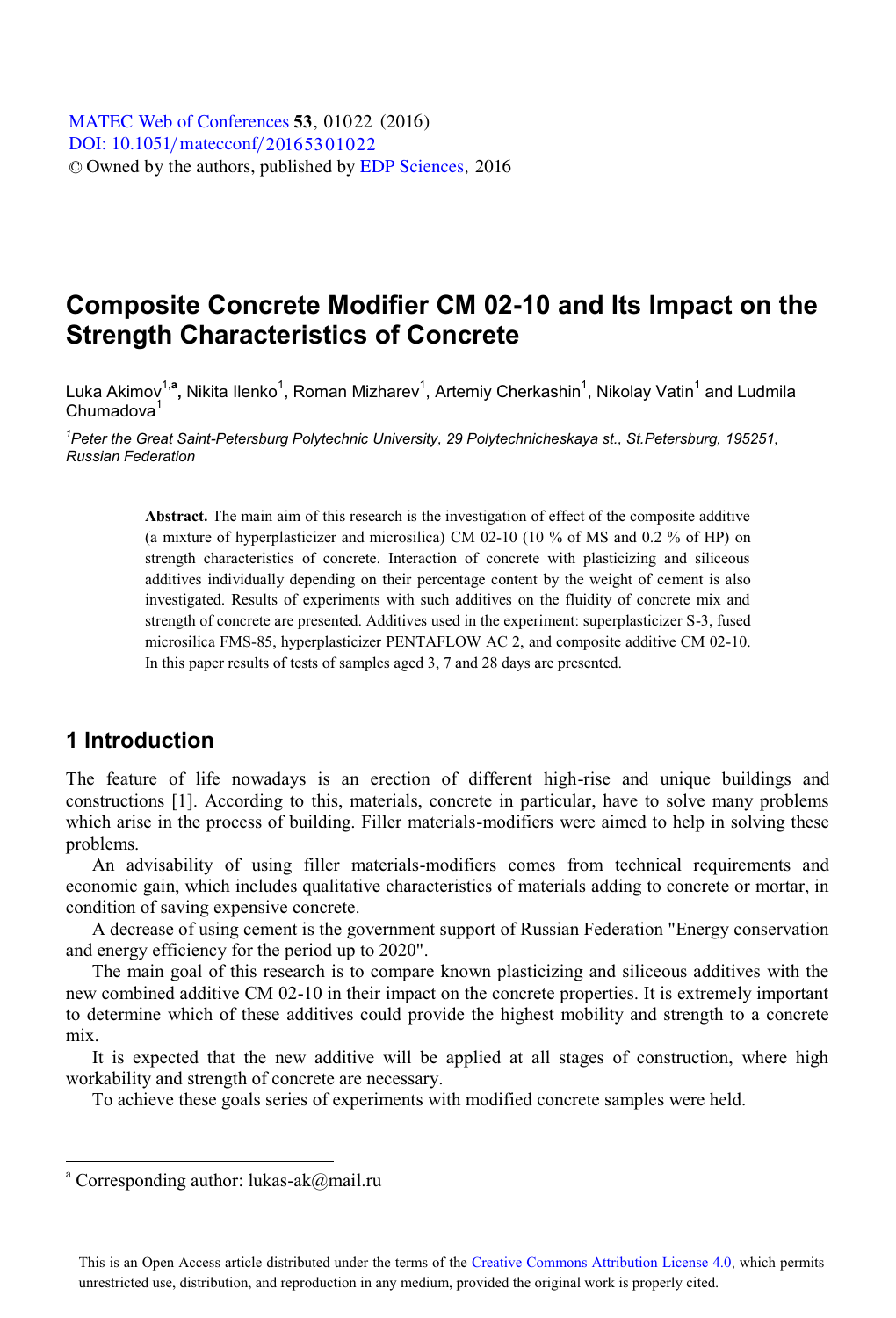### **2 A brief characteristics of additives-components of the composite additive and an overview of previous researches**

### **1.1 Hyper and superplasticizer**

Plasticizing additives are used to increase a mobility of concrete. These additives were called dewatering (water reducing) additives because of their ability to reduce mixing rate. By using these additives, it becomes possible to reduce water-cement ratio to 40-45 % while maintaining the necessary mobility [2-6]. These materials are classified as surfactant-active substances (surfactants) [7]. One of the most popular plasticizer additive is superplasticizer S-3.

Superplasticizer S-3 is a reliable water reducing additive, which has been used for a long time. S-3 is used in all types of concreting: monolithic and precast. S-3 is a mixture of sodium salts poly-metilmethylene-naphthalenes-sulfonic of various molecular weights [8, 9].

According to the data given in [4], applying S-3 allows to get the following indicators:

• increase of mobility of the concrete mix from P1 to P2;

• reduce of water demand during mixing with the binder by 20-25 %;

• increase of final strength characteristics by 25 % and more.

With the introduction of this additive the heat generation also reduces in the early period up to 20  $\%$  [10].

Hyperplasticizer HP, which is made on the basis of polycarboxylate ethers, is another example of plasticizers. HP has larger water reducing properties than superplasticizer, therefore it is could be used in a smaller amount [11, 12]. This additive is used to provide the maximum possible strength of the concrete by reducing water-cement ratio.

In [5] is described how the effect of plasticizers influences on the physical and mechanical properties of normal weight concrete hardening at the age of 1, 3, 7 and 28 days. The main conclusion of the research:

**•** the introduction of the investigated additives in a concrete mixture enables a significant increase in density, strength, water resistance and frost resistance of concrete

### **1.2 Siliceous mineral additive**

Amorphous microsilica may be treated as the most effective mineral modifier and, therefore, it is used as the most popular additive in a concrete. It makes cement stone more durable and long-lasting [13- 15]. Microsilica is a product of oxidation of gaseous silicon generated during high temperature manufacturing.

Microsilica is an ultrafine material which is produced from spherical particles which are byproducts in the process of gas purification furnaces in the production of silicon-containing alloys, that is confirmed by the specification 5743-048-02495332-96. The permissible content of an amorphous modification of silicon dioxide which is the main component of microsilica should be not higher than 30 % by the weight of cement.

Microsilica differs from other additives by the small size of particles (100 to 500 nm) and the high specific surface [15-17].

Pozzolanic MS activity and high dispersion of particles cause positive impact of MS on structure, physical and mechanical properties of concrete.

The silica reacts with the calcium hydroxide formed during hydration of silicate phases of cement to form low-basic calcium hydrosilicates. High specific surface area of microsilica (13000-25000 m<sup>2</sup>/ kg) intensifies the formation of the products of hydration, therefore, the sharing of microsilica in an amount of 5 % by the weight of cement with plasticizer should increase the strength of fine concrete [18, 19].

According to the experimental data [20], consumption of cement in the control part of sand concrete was 500 kg per 1 m<sup>3</sup> of mix. Cement mark is M500 with normal consistency 25 %. Fillers,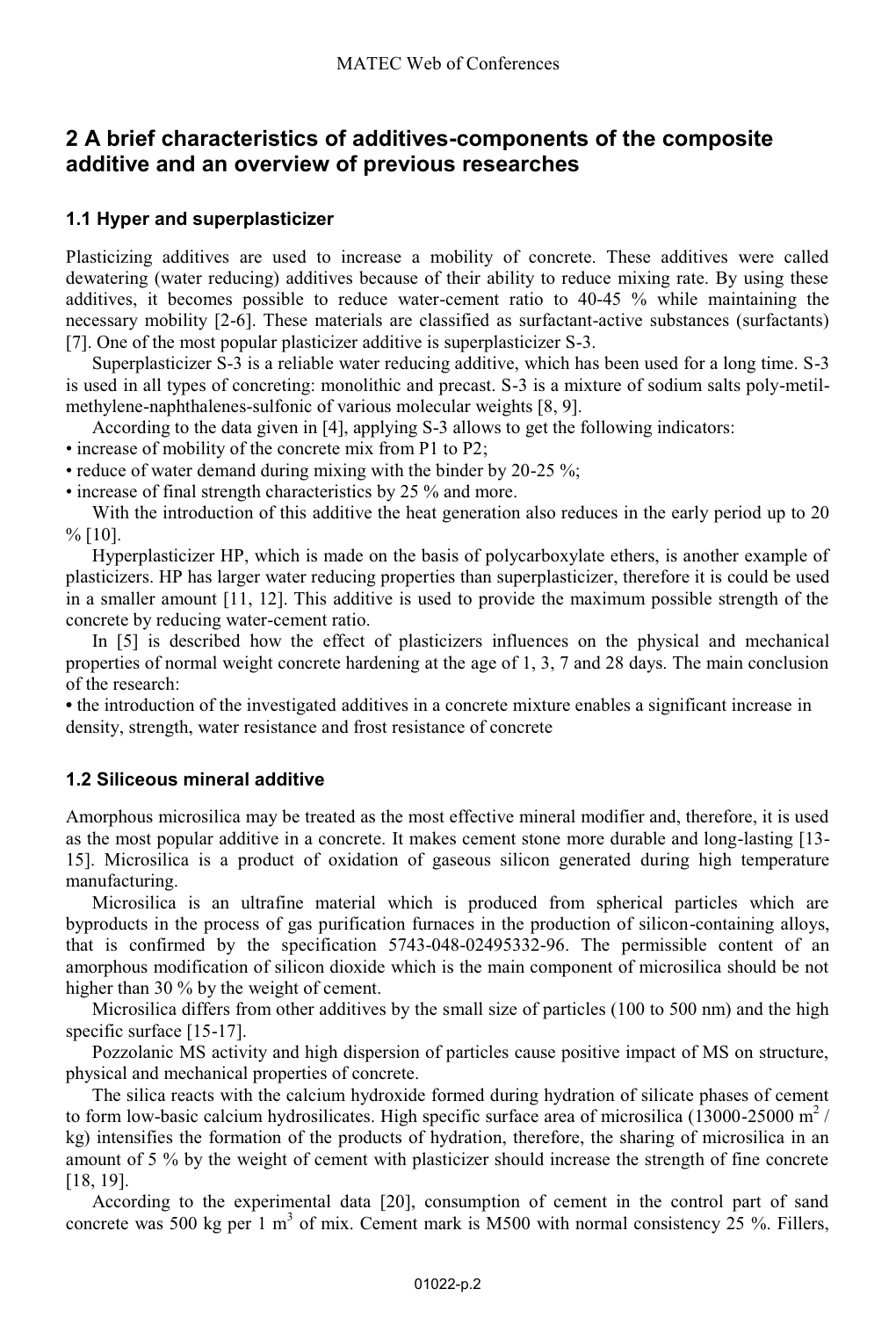that were introduced into the sand concrete, have replaced fixed amount of cement in the mixture; the dosage of superplasticizer was 0.5 % by the weight of cement. Fluidity of cement paste was a constant in all formulations. The combined use of crushed quartz sand in an amount of 5% by the weight of cement with a plasticizer S-3 cause a significant increase in the strength of fine concrete [21].

#### **1.3 Composite concrete modifier CM 10-01**

Concrete modifier, which is described in [22], is able to increase the strength of concrete in 2-2.5 times. This modifier is called CM-01, it was engaged in the development of modifier Kaprielov S. S. Concrete modifier CM-01 is an organo-mineral-based powdered product, containing a fused microsilica and superplasticizer S-3. Series 10-01 CM of such modifiers are the most widely used in modification of concrete mixture. It consists of 90 % of amorphous microsilica and 10 % of superplasticizer-3. Under normal conditions Portland cement hydration results to forming up to 40 % of portlandite in the structure of the cement paste-crystalline calcium hydroxide.

Portlandite includes large crystals, which are comparably easy-soluble in water (1.65 g / 1 at 20  $\degree$ ) C) and have low strength and hardness (2 in accordance with Mohs' scale). Portlandite forms mostly when a concrete streams. There is a variety of amorphous silicon dioxide, which can react with calcium hydroxide in pozzolanic reaction at ordinary temperatures:

$$
Ca(OH)_2 + SiO_2 + (n-1)H_2O = CaOSiO_2 \cdot nH_2O = CaOSiO_2 \cdot nH_2O
$$
 (1)

This kind of amorphous silica is called amorphous (or active) silica or pozzolan. In accordance with [20], it is possible to improve the strength of cement stone by reducing the amount of portlandite in the total mass of growth, it happens because this mineral is the weakest in comparison with others and also degrades the contact zone between the aggregates and the cement. One of the ways to reduce the portlandite in the system is to use active mineral components, namely microsilica brand FMS-85.

Basing on the experience of previous researches, using the standard documentation and own experimental data, we can develop an additive that will be used in the composition of concrete or grout, as well as pick up raw materials from which additives will be produced. By analyzing the effect of additives the efficiency of improving the strength and plasticizing properties becomes clear. Data requirements are met by the addition of CM-01, described in [22], which has no difficulty in obtaining, in view of the prevalence of plasticizer S-3 and the wide availability of microsilica.

### **3 Materials and Methods**

Basing on the [20-22], a modifying composition similar to a CM 10-01 [20] is proposed in this research. It is composed of 98 % of microsilica MS-85 and 2 % of hyperplasticizer Pentaflow AC2. It is used in conjunction with a cement at a weight fraction of 0.2 % of hyperplasticizer and of 10 % of microsilica by the weight of a cement. Saving a plasticizer for almost similar values of strength with increasing content of the HP in relation to the cement is the rationale for minimum dosage of HP, which is used in the range from 0.2 to 0.6 % by the weight of cement. The amount of MS-85 in this composition is the same as in the CM 10-01 for the subsequent comparison of the strength results of researches [20, 23], in which 10 % of silica is also used.

In the course of the experiments materials described in Table. 1 were used.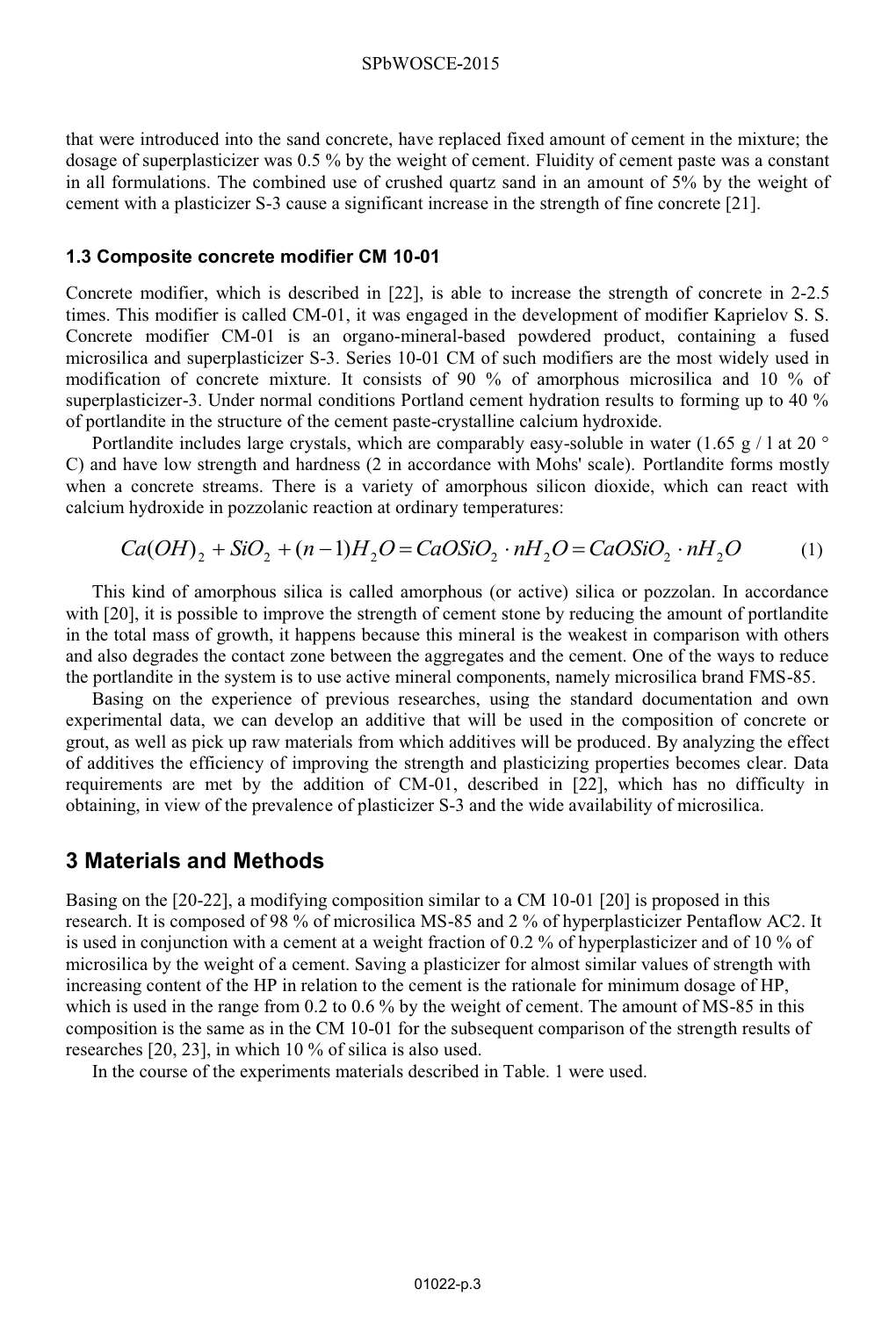| Material     | Specification                                         |
|--------------|-------------------------------------------------------|
| Cement       | Portland cement of Sukholozhskoye's cement plant      |
|              | with strength class 42.5 normally-hardening CEM I     |
|              | 42.5H GOST 31108-2003                                 |
| Sand         | I class sand with middle size of particles (depending |
|              | on GOST 8736-93)                                      |
| Water        | depending on GOST 23732-2011                          |
| Rubble       | depending on GOST 8736-93                             |
| Plasticizing | Superplasticizer S-3 (specification 5870-34-00369171- |
| additives    | 02) and Hyperplasticizer PENTAFLOW AC 2               |
| Siliceous    | Fused microsilica FMS-85 (specification 5743-048-     |
| additive     | 02495332-96)                                          |

|  |  | Table 1. Materials used in the course of experiments. |  |
|--|--|-------------------------------------------------------|--|
|  |  |                                                       |  |

On the first step of determination of the efficiency on the strength characteristics of the additive in concrete 5 kinds of cement mortars with different additives were prepared, in accordance with GOST 30459-2008. One of the mortars was controlling which was prepared without additives for subsequent tests at the age of 3, 7, 28 days. We were using forms depending on GOST 22685-89 7 to prepare samples of a prism form (bar, which is the equivalent of cube) with dimensions  $50x50x150mm$ . The controlling composition – composition No.1 without additives. Composition and consumption of materials with witch the bars were prepared are shown in Table. 2.

**Table 2.** Consumption of materials for the prism bars of cement mortar.

| No. | Sand,<br>$\left(\frac{kg}{m^3}\right)$ | Cement,<br>$(kg/m^3)$ | Additive and its percentage by<br>the weight of cement | W/C  | Flow of<br>cone, (mm) |
|-----|----------------------------------------|-----------------------|--------------------------------------------------------|------|-----------------------|
|     | 1500                                   | 500                   |                                                        | 0.50 | 110                   |
|     | 1500                                   | 500                   | $HP(0.2 \% C)$                                         | 0.40 | 107                   |
|     | 1500                                   | 500                   | $S-3(0.7\% C)$                                         | 0.45 | 108                   |
| 4   | 1500                                   | 500                   | $MS(10\% C)$                                           | 0.51 | 107                   |
|     | 1500                                   | 500                   | CM 02-10(10.2 % C)                                     | 0.43 | 110                   |

With the same flow of cone  $(\pm 3 \text{ mm})$  different strength is expected due to the difference in watercement ratio. The bars of cement and sand were stored and tested under normal conditions in water in accordance with GOST 5802-86.

Calorimetric studies of the kinetics of hydration of cement [24-27] allow us to assess the activity of additives. On the basis of previous calorimetric studies of the kinetics of hydration of cement with additives and on the basis of studies of the strength of cement bars, in accordance with GOST 27006- 86 two compositions of heavy concrete were developed. The first was a controlling, CM 02-10 was added in the second. Composition of concrete mixtures provided the same mobility (FoC). Amount of additive CM 02-10 is the same as in the case of cement-sand samples  $-10.2\%$  by the weight of cement.

For the experiment some samples were prepared (concrete cubes with the size of the ribs 100 mm) in accordance with GOST 10180-2012 for determining the strength at 3, 7, 28 days of 2 different compositions. Composition №1 is controlling (Table. 3).

| The composition of the concrete mix, $\lceil \text{kg/m}^3 \rceil$ |        |              |      |        |       |      | Flow        |                     | Density                    |                                  |
|--------------------------------------------------------------------|--------|--------------|------|--------|-------|------|-------------|---------------------|----------------------------|----------------------------------|
| No                                                                 | cement | CM 02-<br>10 | sand | rubble | water | W/C  |             | of<br>Cone,<br>(cm) | Mark of the<br>workability | of the<br>mixture,<br>$(kg/m^3)$ |
|                                                                    | 550    |              | 595  | 870    | 242   | 0.44 | 19          | W4                  | 2257                       |                                  |
| ◠                                                                  | 550    | 56.1         | 650  | 950    | 215   | 0.39 | $\bigcap$ 1 | W5                  | 2421                       |                                  |

**Table 3.** The composition of the concrete cubes.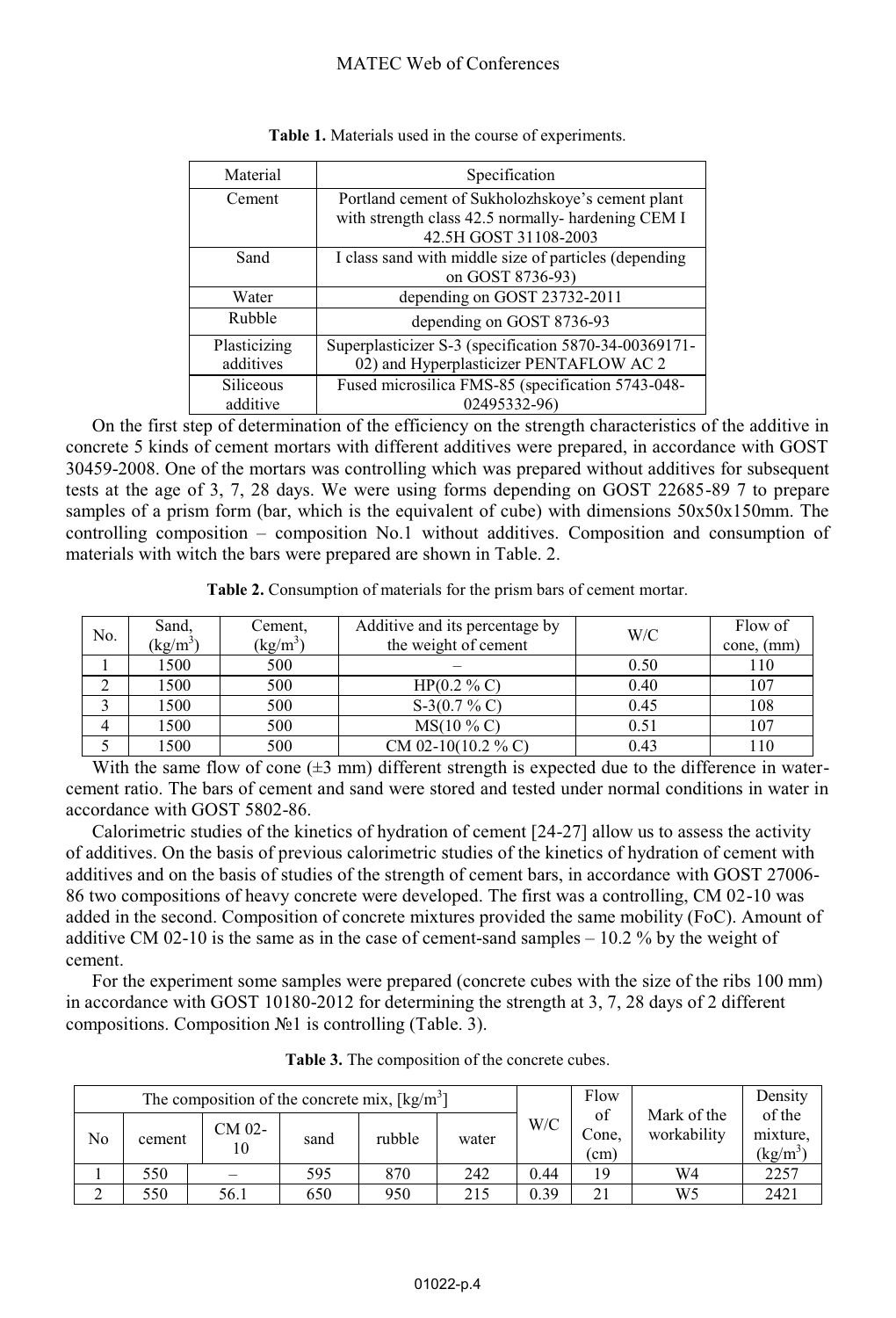Concrete cubes were stored in normal conditions of temperature (20  $\pm$  2) ° C and relative humidity of  $(95 \pm 5)$  %.

Next, the test of concrete samples was held by destructive method in a hydraulic press. The test results of concrete samples under compression are shown in Table. 5 and in Fig. 2.

## **4 Results and Discussion**

Compression-force test was held on 50-ton press. According to test results on the compressive strength of bars (Table 4), the graphs of strength changes over time were constructed (Fig. 1).



**Figure 1.** Strength variation (R) of samples over time at 3, 7, 28 days.

|                               |       |      |      | Strength of the bars, (MPa) |             |            |             |             |                    |  |
|-------------------------------|-------|------|------|-----------------------------|-------------|------------|-------------|-------------|--------------------|--|
| Additive<br>No.               |       | W/C  | FoC, |                             | 3 days      |            | 7 days      | 28 days     |                    |  |
|                               |       |      | (mm) | $R_{bend.}$                 | $R_{comp.}$ | $R_{bend}$ | $R_{comp.}$ | $R_{bend.}$ | $R_{\text{comp.}}$ |  |
|                               |       | 0.50 | 110  | 5.4                         | $20.4*$     | 8.5        | $35.7*$     | 7.8         | $49.2*$            |  |
|                               |       |      |      |                             | 100 %       |            | 100 %       |             | 100 %              |  |
| $\mathfrak{D}_{\mathfrak{p}}$ | HP    | 0.40 | 107  | 8.8                         | $42*$       | 6.7        | $45*$       | 7.5         | $60.2*$            |  |
|                               |       |      |      |                             | 206 %       |            | 126 %       |             | 122 %              |  |
| $\mathcal{E}$                 | $S-3$ | 0.45 | 108  | 8.2                         | $28.4*$     | 5.7        | $39.9*$     | 6.2         | $45.9*$            |  |
|                               |       |      |      |                             | 139 %       |            | 112 %       |             | 93 %               |  |
| $\overline{4}$                | MS    | 0.51 | 107  | 5.5                         | $32*$       | 6.5        | $40.3*$     | 8.3         | $65.1*$            |  |
|                               |       |      |      |                             | 157 %       |            | 113 %       |             | 132 %              |  |
| 5                             | CM02- | 0.43 | 110  | 6.7                         | $43*$       | 7.8        | $48*$       | 8           | $66.5*$            |  |
|                               | 10    |      |      |                             | 211 %       |            | 134 %       |             | 135 %              |  |

**Table 4.** The results of the strength test of the bars.

\*Note: above the line  $-$  the average value of the index; below the line  $-$  the relative value of the index in % of controlling composition.

According to the received information, there is a significant increase of strength of cement with CM 02-10 to the third day unlike cement without additives.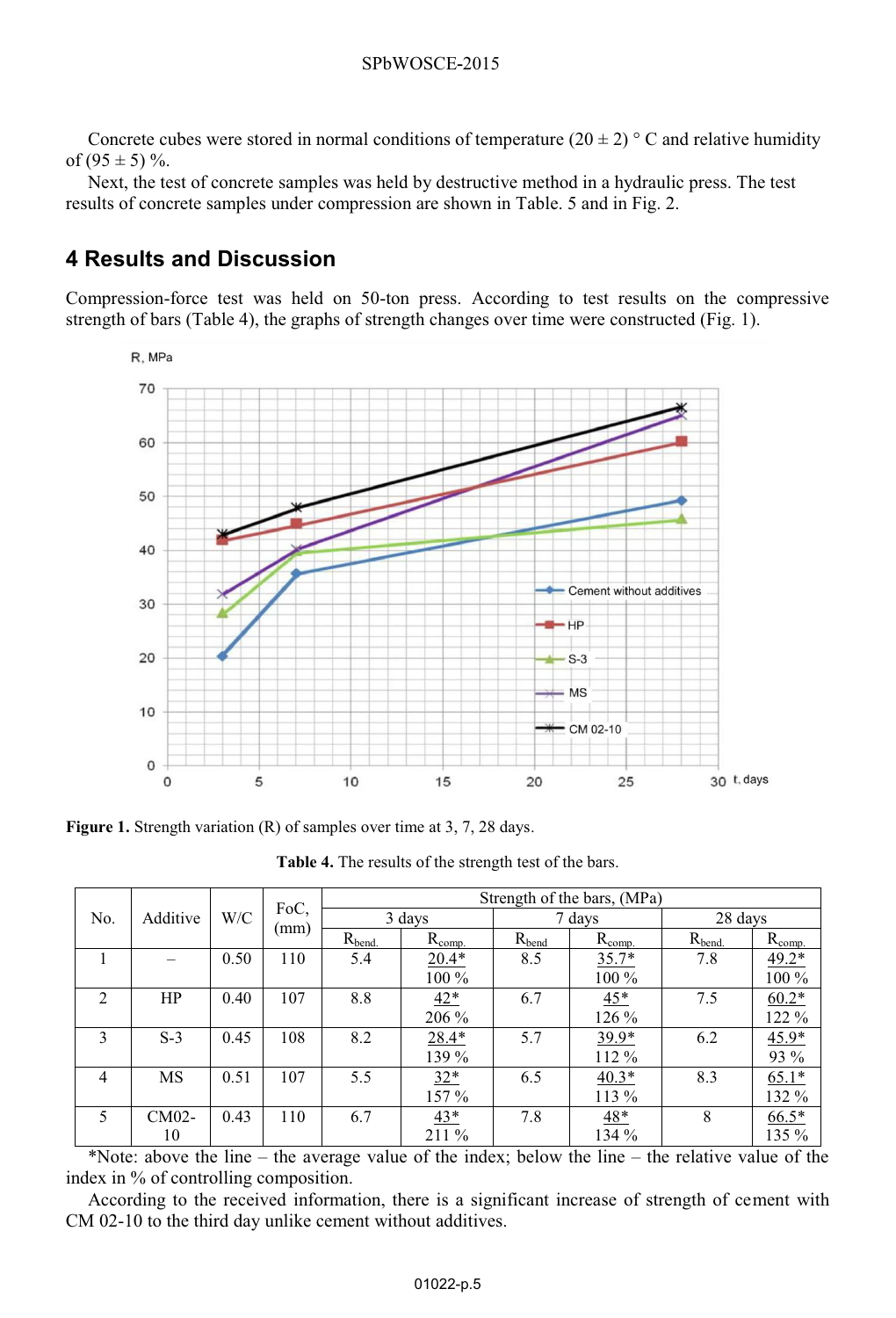On the 7th day of hardening the cement strength of bars with the MS and S-3 is almost the same (1 % difference). The value of strength of the bars with HP is 13 % more than the bars with MS, which polar changes to the 28th day, when strength value of the bars with MS is 10 % more than the bars with HP. Studying strength of samples with S-3 leads to the conclusion that as the amount of unhydrated cement decreases the SAS membrane becomes thicker, thus, the hardening speed decreases.

Strength curve for the bars with S-3 shows the worst results, so in the future it will not be discussed.

Thus, the combination of 10 % of MS and 0.2 % of HP (CM 02-10) in the cement solution gives a strength by 35 % higher in comparison with a cement without additives.

With the addition of CM 02-10 the strength of cement bars, compared to other prototypes of the same cement content with the same mobility, increases, it serves as a basis for the development of heavy concrete with the use of this additive.

|               |                                       | Amount                                                  |      |                                     | Compressive<br>[MPa] | strength |            | Specific                           |                                                                               |
|---------------|---------------------------------------|---------------------------------------------------------|------|-------------------------------------|----------------------|----------|------------|------------------------------------|-------------------------------------------------------------------------------|
| No.           | CM 02-<br>10.<br>(kg/m <sup>3</sup> ) | of<br>cement<br>1n<br>concrete,<br>(kg/m <sup>3</sup> ) | W/C  | Density<br>of<br>mix,<br>$(kg/m^3)$ | 3 days               | 7 days   | 28<br>days | Class<br><sub>of</sub><br>concrete | consumptio<br>n of binder<br>per unit of<br>designed<br>strength,<br>(kg/MPa) |
|               |                                       | 550                                                     | 0.44 | 2257                                | 28.2                 | 37.6     | 44         | C <sub>35</sub>                    | 12.5                                                                          |
| $\mathcal{D}$ | 56.1                                  | 550                                                     | 0.39 | 2421                                | 35.3                 | 38.9     | 56.4       | C <sub>45</sub>                    | 9.75                                                                          |

**Table 5.** The results of compression test of the concrete cubes.



**Figure 2.** <sup>С</sup>hange in strength values of the concrete cubes over time.

As we can see in the results of experiment (Fig. 2), the samples of the concrete, modified by CM 02-10, have a stable increasing in the strength. This fact allows us to predict more gains of it over time. Compressive strength of concrete sample No.2 is 128 % higher than the strength of the control sample in the age of 28 days. It illustrates the effectiveness of using an additive CM 02-10 when its content is 10.2 % by the weight of cement with the same cement consumption.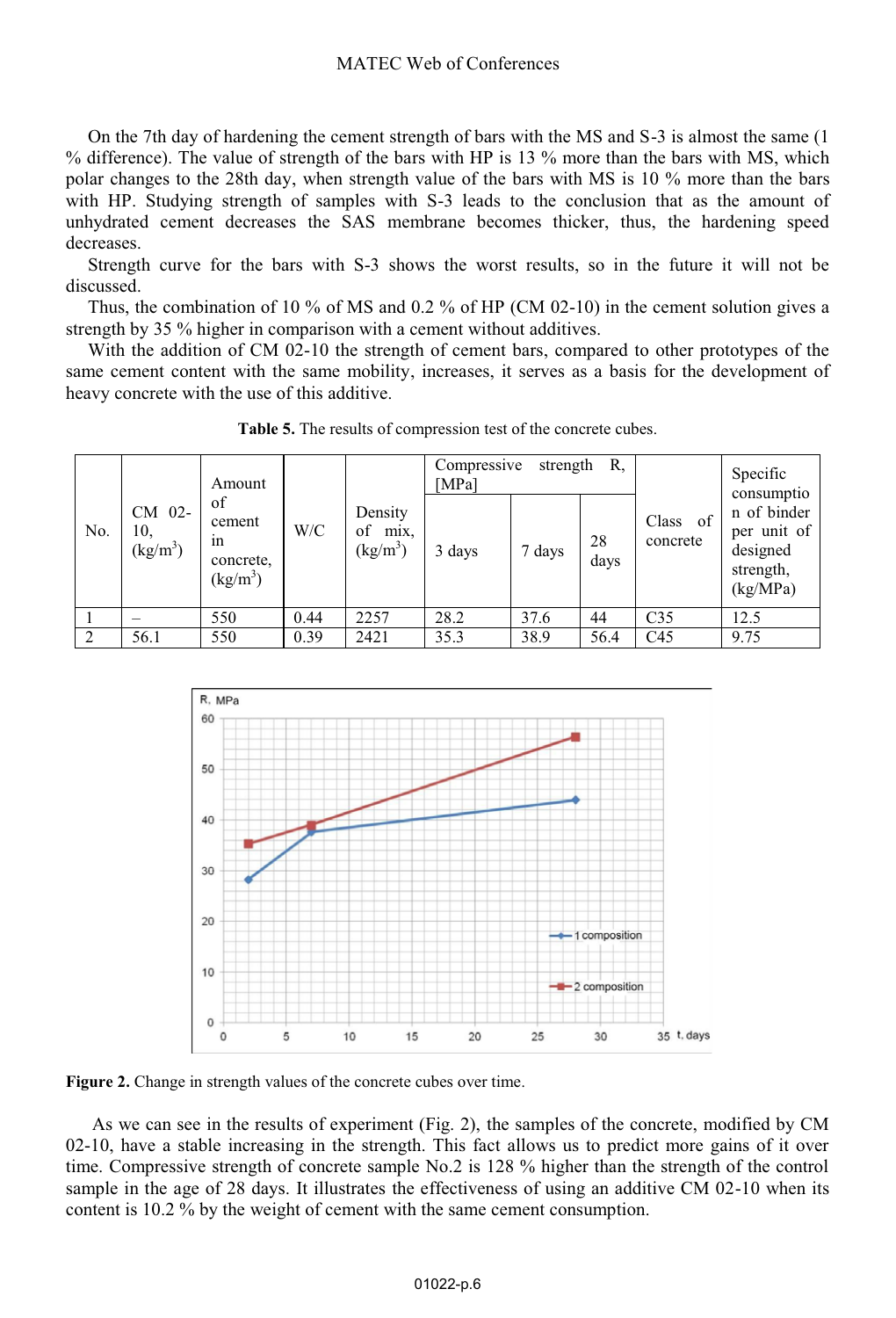# **5 Conclusions**

After analyzing the effect of various additives on the concrete strength characteristics, it is possible to find out the following conclusions:

1. By adding CM 02-10 to a concrete mix we could conclude, that this additive has the most positive influence on the strength characteristics of the cement beams. At the age of 28 days we could observe the increasing of strength compare to a controlling sample:

- 122 % using HP;
- 132 % using MS;
- 135 % using CM 02-10.

2. Cement mortar have similar rates of mobility comparing to cement mortar without any additives by reducing W/C:

- $\cdot$  20 % using HP;
- 10 % using S-3;
- 14 % using CM 02-10.

It is possible to conclude considering the results of experiments (Fig. 1 and Fig. 2) that the concrete prepared with the mixture of hyperplasticizer and microsilica shows the best strength values, thereby, using of an additive CM 02-10 as a modified additive to concrete is reasonable.

### **References**

- 1. EN 1992 Eurocode 2. Design of concrete structures.
- 2. I.N. Akhverdov, *Osnovy fiziki betona* (M., Stroyizdat, il. UDK 666.972.017:53, 1981)
- 3. A.V. Usherov-Marshak, M. Tsiak, *Khimicheskiye i mineralnyye dobavki v tekhnologii tsementa i betona* (Zaporozhye: Khortitsa, 2002)
- 4. Company "Polylayer", Pop. conc., **2**, 70-74 (2004)
- 5. V.S. Izotov, R.A. Ibragimov, Izvest. KGASU, Kazan, **1 (13)**, 287-291 (2010)
- $(20.12.2013)$ . URL: http://www.bibliotekar.ru/spravochnik-70/26 (date of reference: 18.09.2015)
- 7. P.G. Vasilik, I.V. Golubev, *Publication of electronic resource of company ZAO "EuroChem- 1". Features of the application of polycarboxylate hyperplasticizer Melfluxâ* [web source] (16.02.2014). URL: http://www.chem.eurohim.ru/catalog/DryMortarAdditives/articles/art52 (date of reference: 15.09.2015)
- 8. Yu.G. Barabanshchikov, M.V. Komarinskiy, Adv. Mat. Res., **941 (944)**, 780-785 (2014)
- 9. S.S. Kiski, I.V. Ageyev, A.N. Ponomarev, A.A. Kozeyev, M.E. Yudovich, Civil Eng. J., **8**, 42-46 (2012)
- 10. Ta Van Fan, *Samouplotnyayushchiyesya vysokoprochnyye betony s zoloy risovoy shelukhi i metakaolinom* (Abstract Ph.D., Rostov-na-Donu, 2013)
- 11. N.P. Bleshchik, N.N. Kalinovskaya, *Modern concrete* (IX international scientific conference, Zaporozhye, 2007)
- 12. N.P. Bleshchik, N.N. Kalinovskaya, Constr. Sc. and Tech., **1**, 30-40 (2006)
- 13. V.I. Kalashnikov, O.V. Tarakanov, Yu.S. Kuznetsov, V.M. Volodin, Ye.A. Belyakova, Civil Eng. J., **8**, 47-52 (2012)
- 14. X. Zhang, S. Yang, B. Diao, Q. Zhang, Y. Li, J. of Build. Str., **30 (2)**, 324-327 (2009)
- 15. A. Sprince , G. Fischer, L. Pakrastinsh, A. Korjakins, Adv. Mat. Res., **842**, 470-476 (2012)
- 16. U.G. Distanov, *Mineralnoye syrye. Opal-kristobalitovyye porody: spravochnik* (M. ZAO "Geoinformmark", 1998)
- 17. G.V. Nesvetayev, G.S. Kardumyan, Ta Van Fan, L.A. Khomich, A.M. Blyagoz, Nov. tekh., **4**, 125-128 (2012)
- 18. G.V. Nesvetayev, G.S. Kardumyan, Ta Van Fan, L.A. Khomich, A.M. Blyagoz, Nov. tekh., **4**, 122-125 (2012)